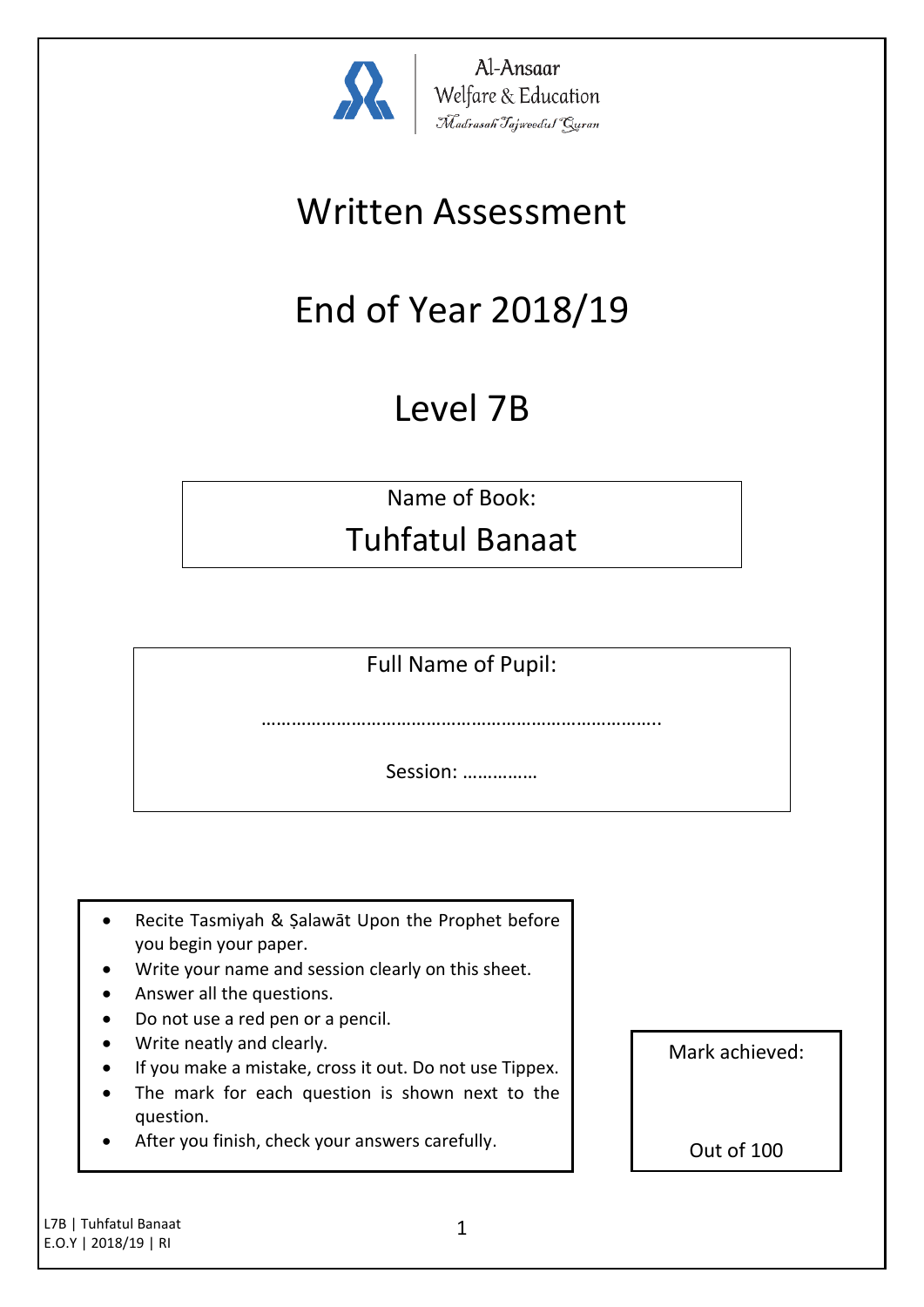#### Section A

Answer the following questions:

| 1. A girl will be considered to be a 'Baaligha' when she experiences any one of 4 things. |  |
|-------------------------------------------------------------------------------------------|--|
| List these 4 possible experiences.                                                        |  |
|                                                                                           |  |
|                                                                                           |  |
|                                                                                           |  |
|                                                                                           |  |

2. Match the boxes by drawing a line. (3)

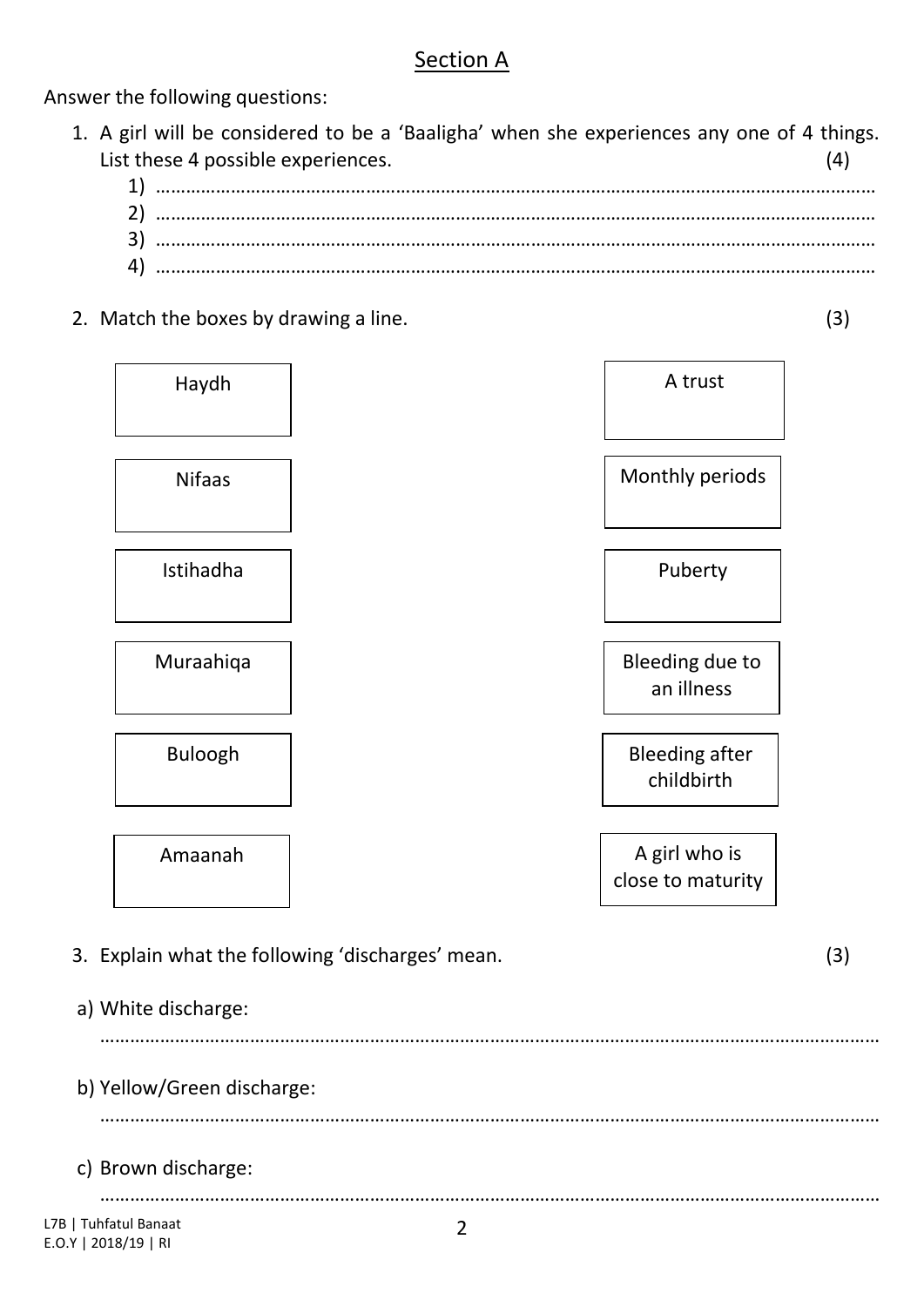| 4. What are the rulings of performing Salaah and observing Saum during:                                                                                                                                                                   | (3) |
|-------------------------------------------------------------------------------------------------------------------------------------------------------------------------------------------------------------------------------------------|-----|
| a) Haydh:                                                                                                                                                                                                                                 |     |
| b) Istihadha:                                                                                                                                                                                                                             |     |
| c) Nifaas:                                                                                                                                                                                                                                |     |
| 5. List 3 changes that may occur before a girl reaches the age of puberty?                                                                                                                                                                | (3) |
| 6. Asma is about to turn 9 years old in 3 weeks. She experiences a 'bloody discharge' for a<br>couple of days. What is this considered as?                                                                                                | (1) |
| 7. Explain what 'Menstrual Cycle' means?                                                                                                                                                                                                  | (1) |
| 8. From when will a girl start calculating her Haydh?                                                                                                                                                                                     | (1) |
| 9. What is a 'habit'?                                                                                                                                                                                                                     | (1) |
| 10. Zaynab puts on a pad at Dhuhr time on the last day of her Haydh. At Asr time, she<br>notices that the pad is totally white and there is no discharge. In this instance, what will<br>be the ruling and consequently what will she do? | (2) |

…………………………………………………………………………………………………………………………………………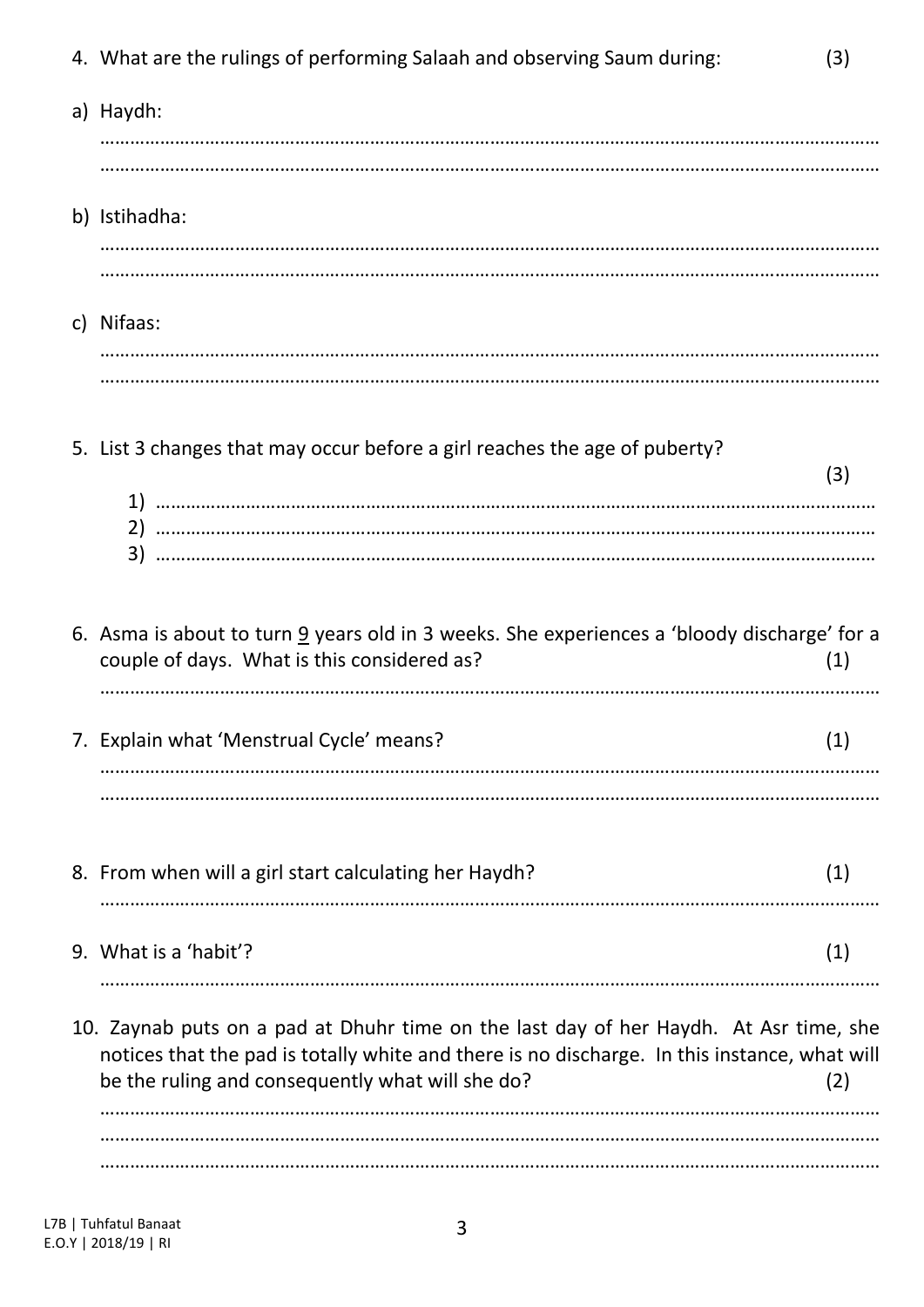| 11. Rugayyah is not fasting due to her Haydh. Therefore, she should use these nights to<br>catch up on her sleep and not wake up for Suhoor. Is this correct? Explain your answer<br>in detail. | (2) |
|-------------------------------------------------------------------------------------------------------------------------------------------------------------------------------------------------|-----|
| 12. Iftar is at 9pm. Kuthoom's Haydh finished at 6pm, is Kuthoom allowed to eat for the<br>remaining 3 hours? Explain your answer.                                                              | (2) |
| 13. List 5 types of worship which would become incumbent on a Baaligha on reaching the<br>age of puberty.<br>3)<br>4)<br>5)                                                                     | (5) |

| 14. Which worship is permissible in all conditions (Clean/Unclean)? |  |
|---------------------------------------------------------------------|--|
|                                                                     |  |

#### 15.Circle the correct answer. (8)

- a) The minimum period of Haydh is:
	- 1) 73 hours
	- 2) 3 days and 3 nights
	- 3) 10 days

b) The maximum period of cleanliness between two Haydh is:

- 1) 15 days
- 2) 1 month
- 3) No limit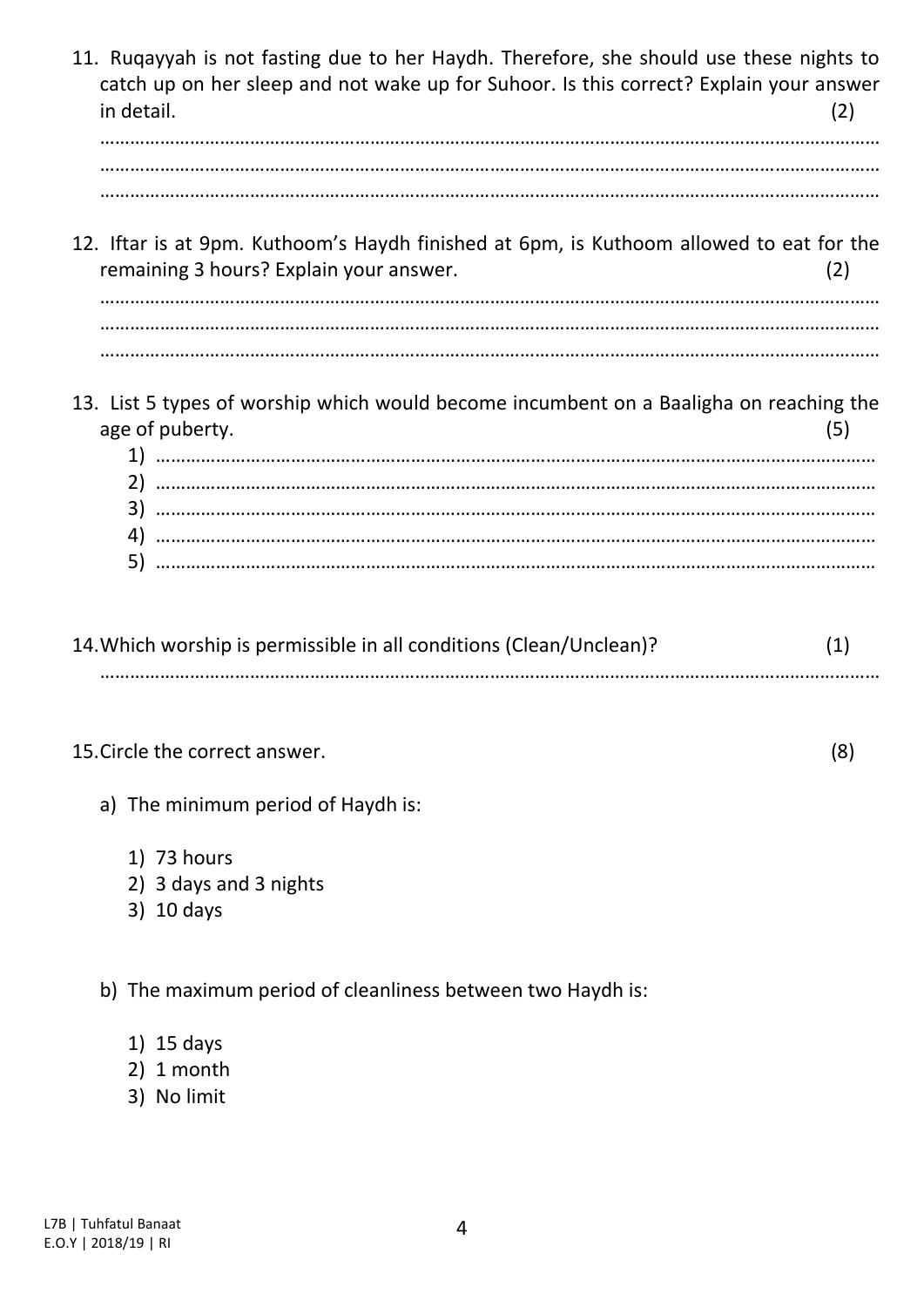- c) The minimum period of cleanliness between two Haydh is:
	- 1) 15 weeks
	- 2) 15 days
	- 3) 15 months
- d) The maximum period of Haydh is:
	- 1) 7 days and 7 nights
	- 2) 265 hours
	- 3) 10 days and 10 nights
- e) If Haydh starts during a Salaah time and the Salaah has not been performed yet, then what is the ruling for this Salaah?
	- 1) It is forgiven at that time, however Qadha is necessary
	- 2) It is forgiven and Qadha is not necessary
	- 3) It is not forgiven and Qadha is necessary
- f) What must we do Qadha of after a Haydh is completed?
	- 1) Only Salaah
	- 2) Only the fasts
	- 3) Both, Salaah and the fasts

g) Safiyyah's Haydh commenced at 9.30pm and Iftar is at 9.36pm. Will she need to make Qadha of this fast?

- 1) Yes
- 2) No
- 3) It's up to her

h) Sumaiya became clean at 1.22am and Suhoor ends at 1.33am. What will she do?

- 1) She will not fast for that day as she didn't have enough time to have a Ghusl.
- 2) Have a Ghusl then make Niyyah for fasting after Fajr Salaah.
- 3) She will make Niyyah for fasting and make Ghusl after Suhoor ends.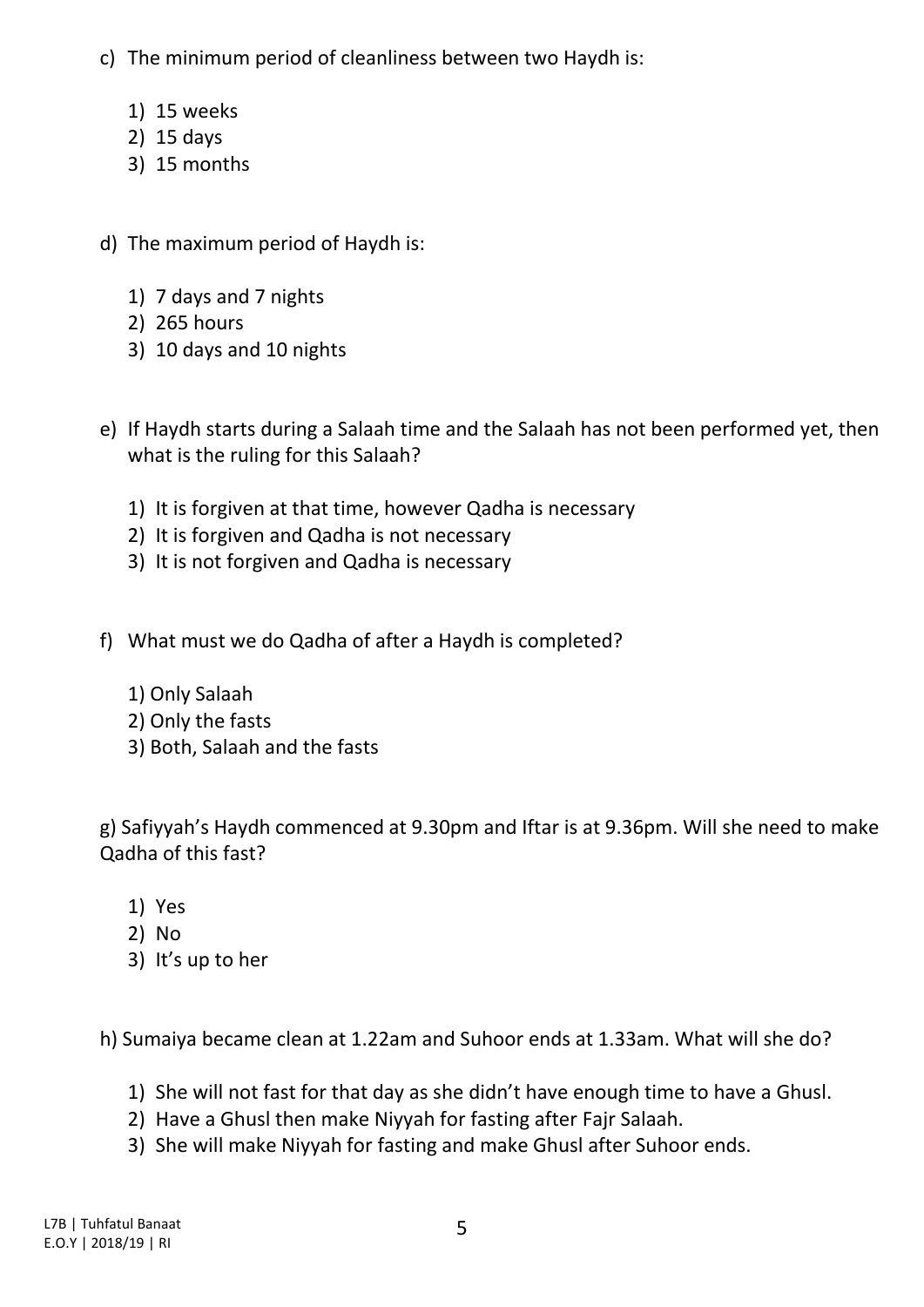#### Section B

Below are some practical calculations regarding menstruation. Read the scenarios carefully and then answer the questions relating to each scenario.

- 1. Khadijah started bleeding at 12pm on Tuesday 17<sup>th</sup> Ramadhan and stopped bleeding at 8pm on Monday 23rd Ramadhan. (5)
	- a) Calculate the amount of bleeding days. Show your working out.

……………………………………………………………………………………………………………………………… b) Is the bleeding considered as Haydh? Explain your answer.

………………………………………………………………………………………………………………………………

- c) Calculate the amount of fasts she will have to make Qadha of.
- d) What day and time will she have her Ghusl? ………………………………………………………………………………………………………………………………

………………………………………………………………………………………………………………………………

- 2. Faatimah started bleeding at 3pm on Saturday 3rd Ramadhan and stopped bleeding at 7pm on Thursday 15<sup>th</sup> Ramadhan. (4)
	- a) Calculate the amount of bleeding days. Show your working out.

……………………………………………………………………………………………………………………………… b) How many days will be classed as Haydh/Istihadha? ……………………………………………………………………………………………………………………………… ……………………………………………………………………………………………………………………………… c) Calculate the amount of fasts she will have to make Qadha of.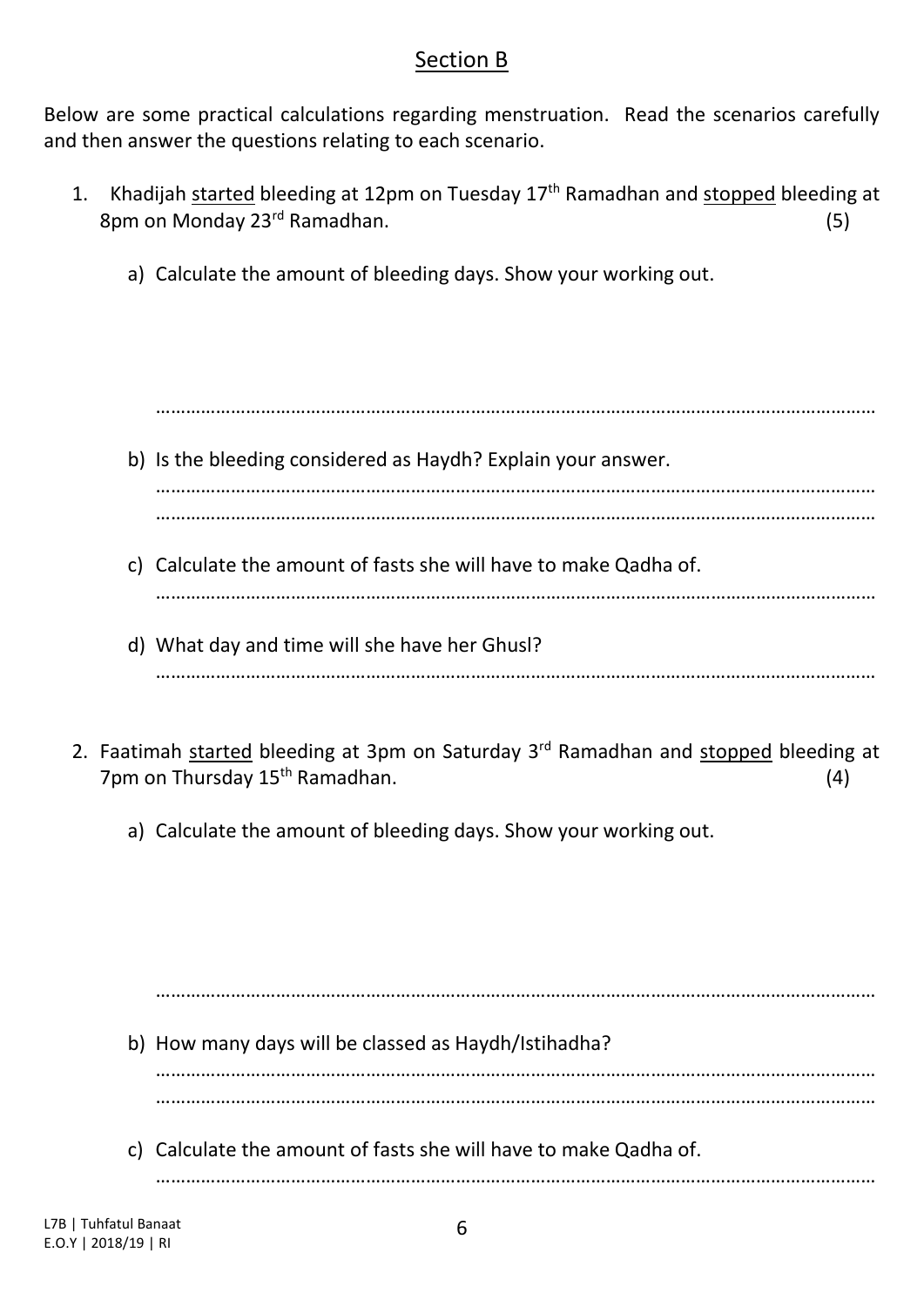- 3. Aaisha has a habit of 5 days. She started her Haydh on Wednesday 2<sup>nd</sup> of June at 4pm and continued bleeding until Tuesday  $15<sup>th</sup>$  June at 7pm.  $(3)$ 
	- a) Calculate how many days will be considered as Haydh. Show your working out.

…………………………………………………………………………………………………………………………………

- b) How many fasts will she need to make up? ……………………………………………………………………………………………………………………………
- c) Will she need to do Qadha of any Salaah? If yes, which day's Salaah? ………………………………………………………………………………………………………………………………
- 4. Halima has a habit of bleeding for 6 days every month. In Ramadhan she started bleeding at 1pm on Wednesday  $5<sup>th</sup>$  and stopped bleeding at 2pm on Monday 17<sup>th</sup>.  $(3)$ 
	- a) Calculate the amount of bleeding days. Show your working out.

………………………………………………………………………………………………………………………………

b) Explain how many days will be considered as 'Haydh' and how many days will be considered as 'Istihadha'.

……………………………………………………………………………………………………………………………… ………………………………………………………………………………………………………………………………

c) Calculate the amount of fasts she will have to make Qadha of.

………………………………………………………………………………………………………………………………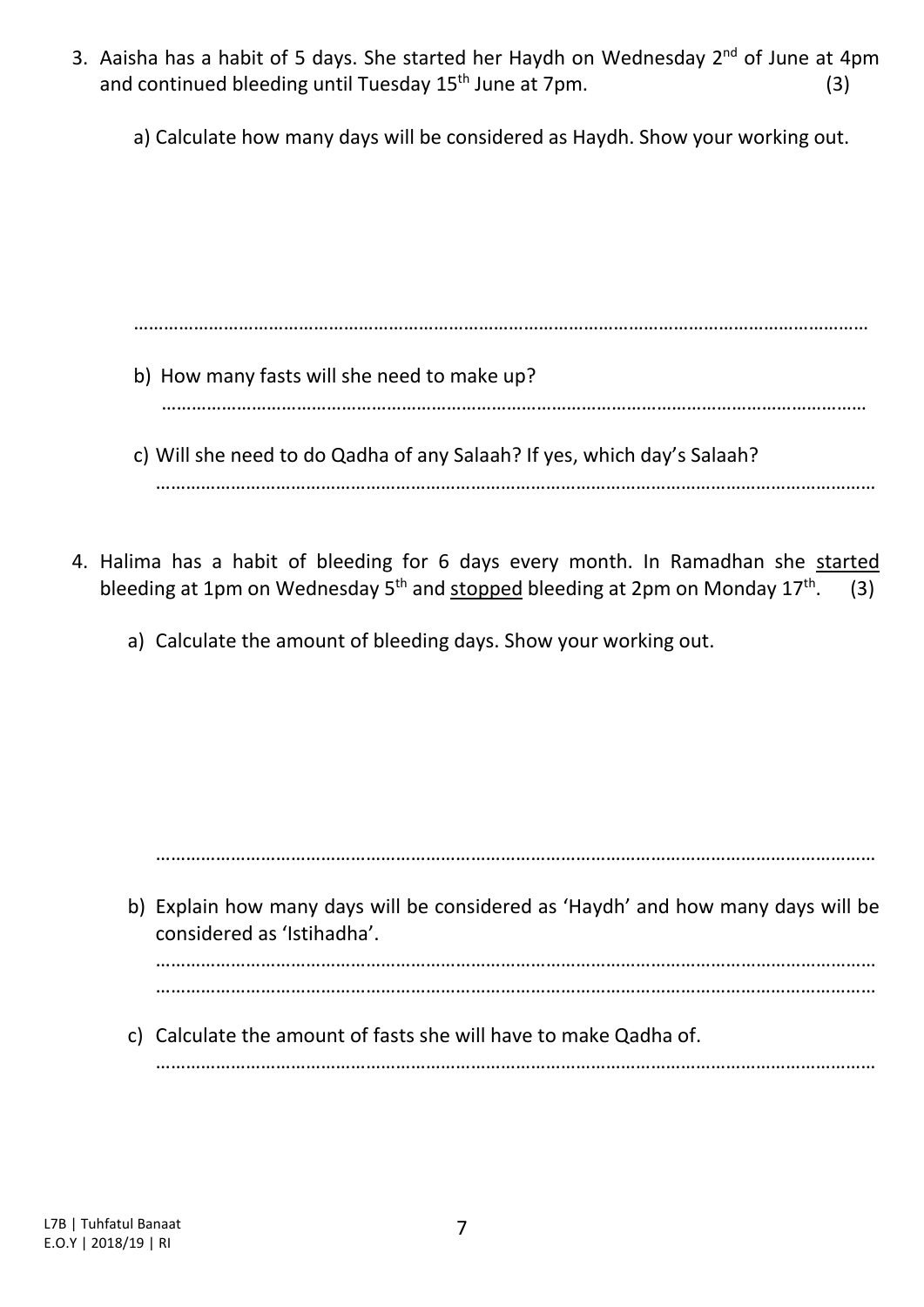- 5. Madeeha has a habit of bleeding for 7 days every month. In Ramadhan she started bleeding at 3pm on Friday 10<sup>th</sup> and <u>stopped</u> bleeding at 2pm on Sunday 19<sup>th</sup>  $(3)$ 
	- d) Calculate the amount of bleeding days. Show your working out.

e) Explain how many days will be considered as 'Haydh' and how many days will be considered as 'Istihadha'. ……………………………………………………………………………………………………………………………… ………………………………………………………………………………………………………………………………

………………………………………………………………………………………………………………………………

- f) Calculate the amount of fasts she will have to make Qadha of. ………………………………………………………………………………………………………………………………
- 6. Maryam has a habit of bleeding for 8 days every month. In Muharram she started bleeding at 5pm on Sunday 19<sup>th</sup> and stopped bleeding at 2pm on Wednesday 29<sup>th</sup>.  $(4)$ 
	- g) Calculate the amount of bleeding days. Show your working out.

h) How many days will be considered as 'Haydh' and how many days will be considered as 'Istihadha'. Explain your answers. ……………………………………………………………………………………………………………………………… ………………………………………………………………………………………………………………………………

………………………………………………………………………………………………………………………………

………………………………………………………………………………………………………………………………

i) Calculate the amount of fasts she will have to make Qadha of.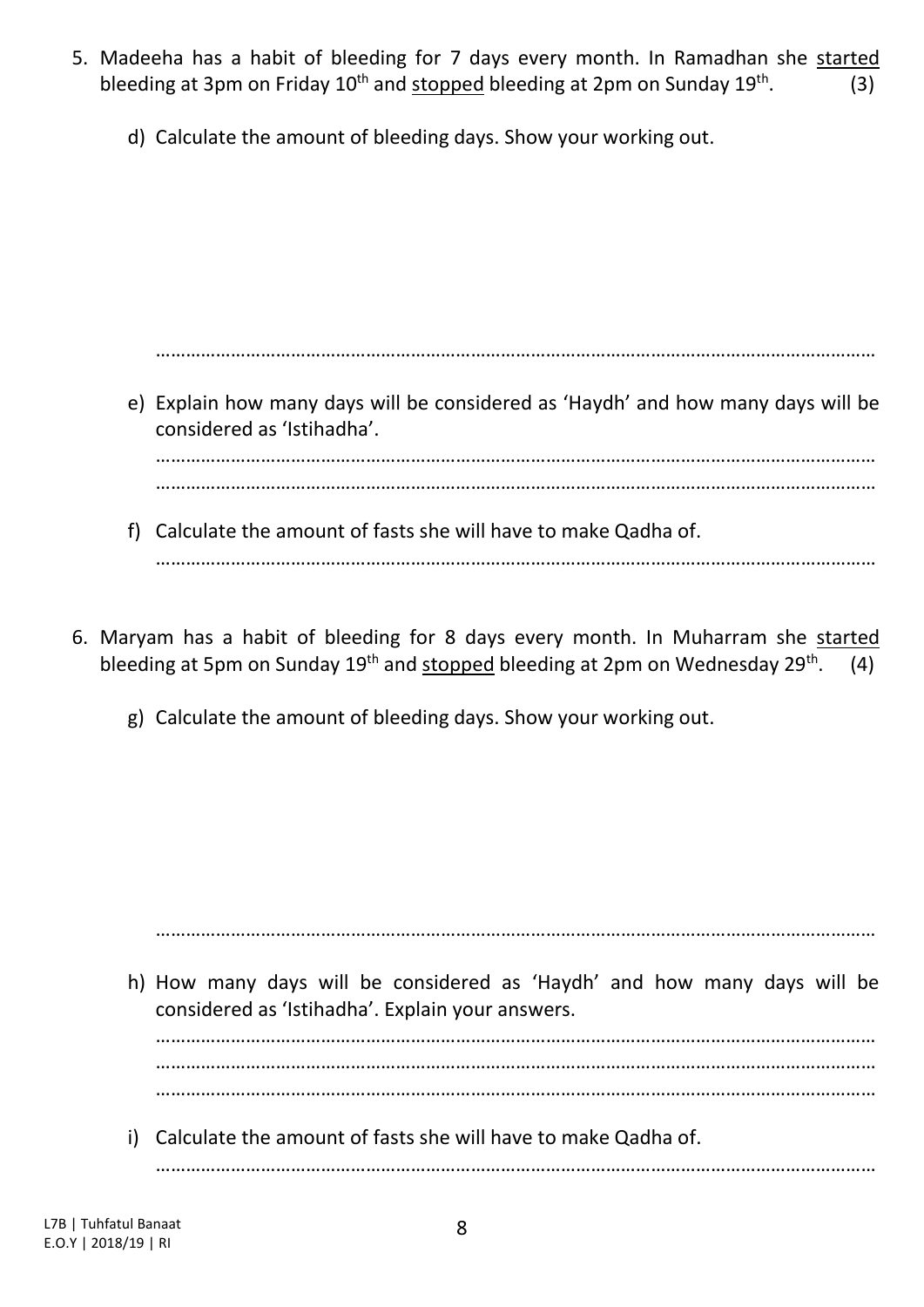#### Section C

Answer the following Questions:

1. What are the 'Faraaidh' of Ghusl? (3) …………………………………………………………………………………………………………………………………………

………………………………………………………………………………………………………………………………………… …………………………………………………………………………………………………………………………………………

2. What are the 'Faraaidh' of Wudhu? (4)

………………………………………………………………………………………………………………………………………… ………………………………………………………………………………………………………………………………………… …………………………………………………………………………………………………………………………………………

#### 3. List 4 types of worship which require Wudhu? (4) 1) ……………………………………………………………………………………………………………………………… 2) ……………………………………………………………………………………………………………………………… 3) ……………………………………………………………………………………………………………………………… 4) ………………………………………………………………………………………………………………………………

#### 4. Fill in the box below by ticking True or False. (10)

Question and True False 1 Taking a bath after the completion of Istihaadha is compulsory. 2 If any food particles stuck in between the teeth are not removed during a Fardh ghusl, the ghusl will still be valid. 3 | It is necessary to wash the earing holes in a Fardh bath. 4 Unwanted hair from under the arm pits and the pubic area can be left unremoved for more than 40 days. 5 | Hadath e Akbar are major impurities. 6 Overgrown nails due to Nifaas can be removed within the 40 days. 7 Not removing nail varnish does not invalidate the Fardh bath 8 For ghusl to be valid, each and every single root of the hair must be wet. 9 You should only use razors to remove unwanted hair. 10 During the state of Hadath e Akbar, one should not remove any hair.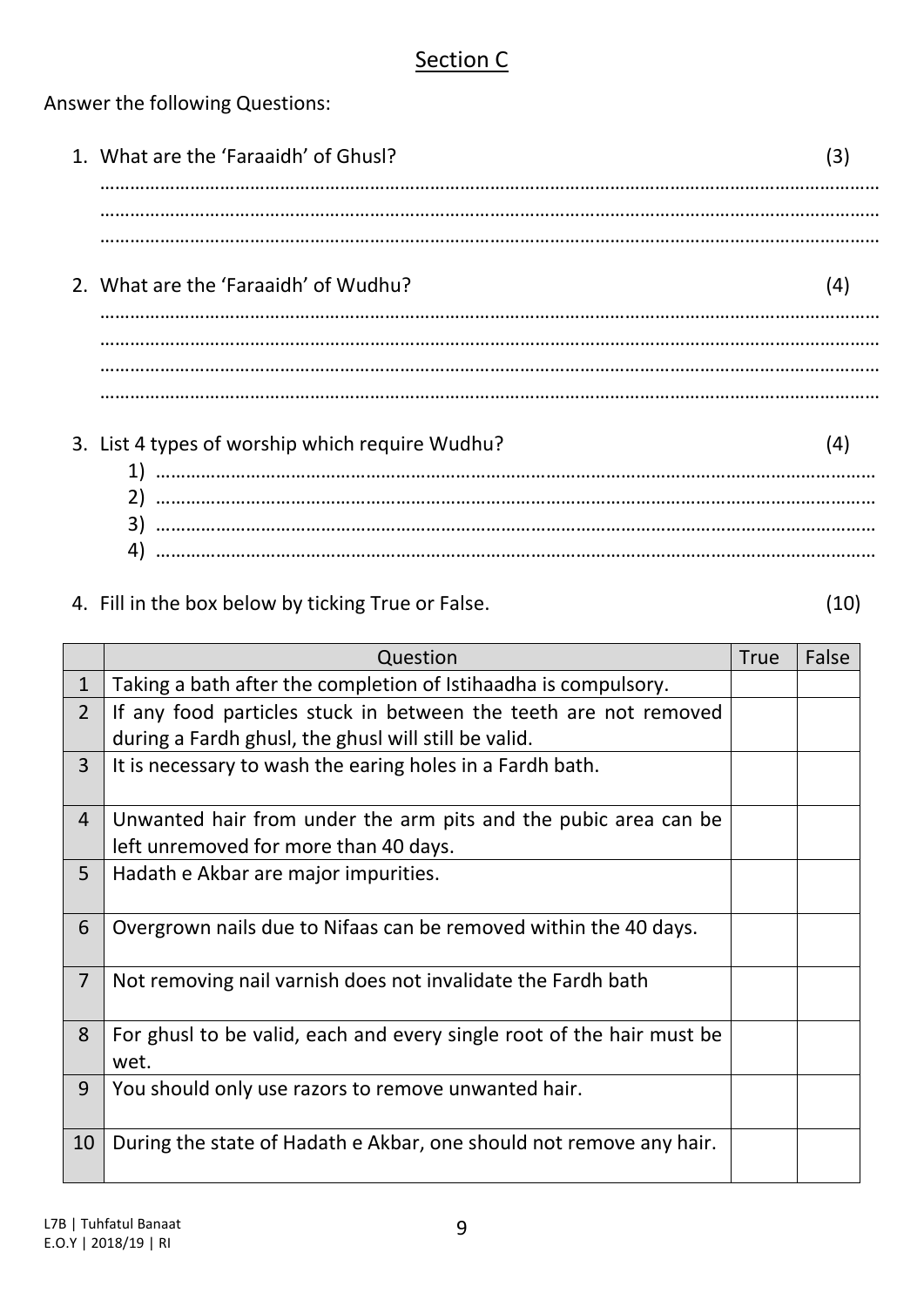5. Fill in the table below regarding the Salaah times. (3)

| Salaah       | <b>Beginning time</b>                                                                                                                                    | <b>Ending time</b> |  |  |
|--------------|----------------------------------------------------------------------------------------------------------------------------------------------------------|--------------------|--|--|
| Fajr         |                                                                                                                                                          |                    |  |  |
| <b>Dhuhr</b> |                                                                                                                                                          |                    |  |  |
| Esha         |                                                                                                                                                          |                    |  |  |
|              | 6. What are the 3 Makrooh times to perform Salaah in?<br>(3)                                                                                             |                    |  |  |
|              |                                                                                                                                                          |                    |  |  |
|              | 7. Explain the rulings for the following:<br>(3)                                                                                                         |                    |  |  |
|              | 1) Haydh commences whilst praying 2 Raka'ah Nafl of Dhuhr Salaah.                                                                                        |                    |  |  |
|              | 2) Haydh commences whilst praying 2 Raka'ah Sunnah of Esha Salaah.                                                                                       |                    |  |  |
|              | 3) Haydh commences whilst praying 4 Raka'ah Fardh of Asr Salaah.                                                                                         |                    |  |  |
|              |                                                                                                                                                          |                    |  |  |
|              | 8. Whilst on Haydh, we cannot perform Salaah to make our faces radiant. Explain with an<br>example what else can be done to make our faces shine.<br>(1) |                    |  |  |

………………………………………………………………………………………………………………………………………… …………………………………………………………………………………………………………………………………………